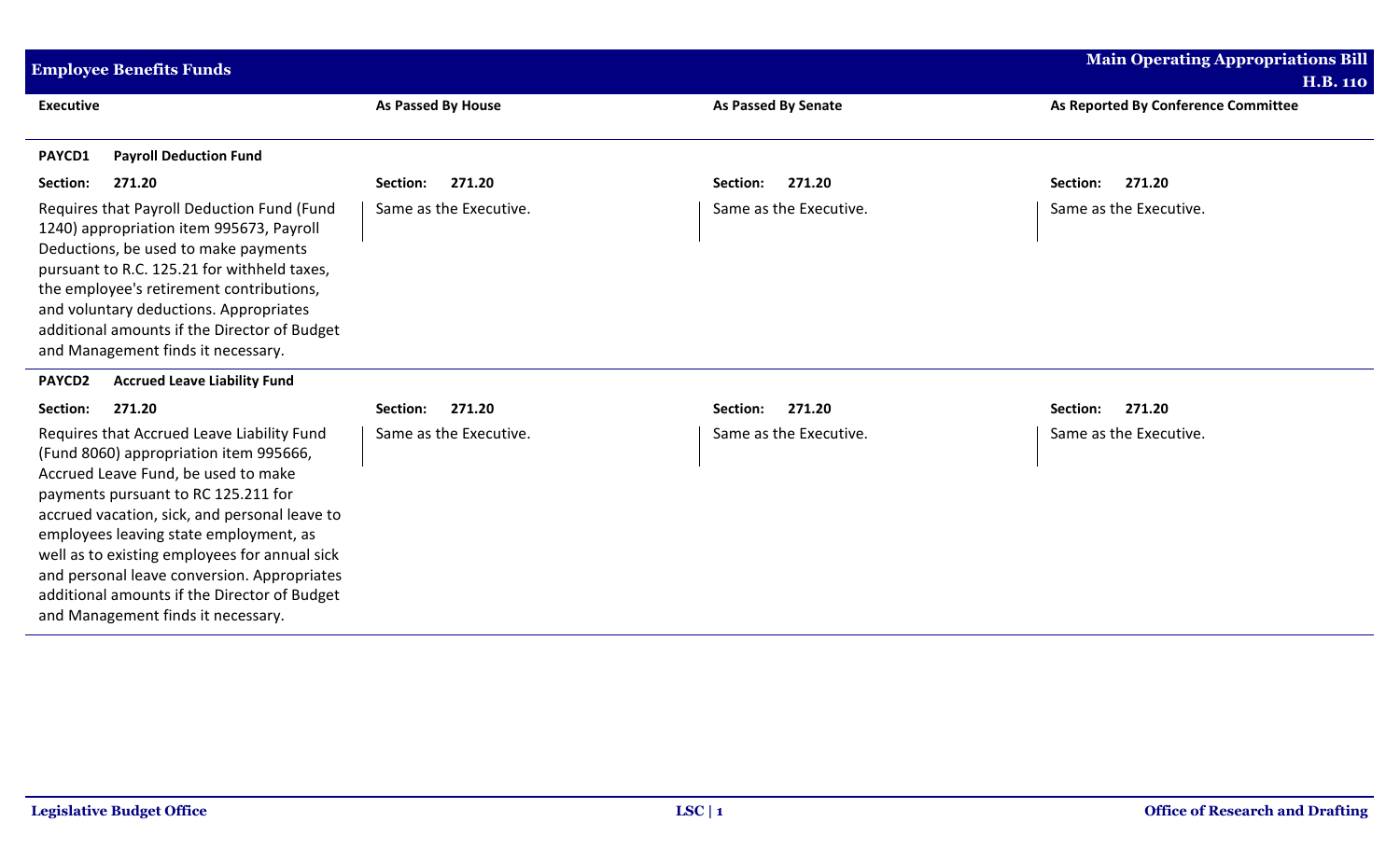| <b>Employee Benefits Funds</b>                                                                                                                                                                                                                                                                                                                                                                     |                        |                            | <b>Main Operating Appropriations Bill</b>              |  |  |
|----------------------------------------------------------------------------------------------------------------------------------------------------------------------------------------------------------------------------------------------------------------------------------------------------------------------------------------------------------------------------------------------------|------------------------|----------------------------|--------------------------------------------------------|--|--|
| <b>Executive</b>                                                                                                                                                                                                                                                                                                                                                                                   | As Passed By House     | <b>As Passed By Senate</b> | <b>H.B. 110</b><br>As Reported By Conference Committee |  |  |
| <b>State Employee Disability Leave Benefit Fund</b><br>PAYCD3                                                                                                                                                                                                                                                                                                                                      |                        |                            |                                                        |  |  |
| 271.20<br>Section:                                                                                                                                                                                                                                                                                                                                                                                 | 271.20<br>Section:     | 271.20<br>Section:         | 271.20<br>Section:                                     |  |  |
| Requires that State Employee Disability<br>Leave Benefit Fund (Fund 8070)<br>appropriation item 995667, Disability Fund,<br>be used to make payments pursuant to RC<br>124.83 for state employee disability<br>benefits. Appropriates additional amounts if<br>the Director of Budget and Management<br>finds it necessary.                                                                        | Same as the Executive. | Same as the Executive.     | Same as the Executive.                                 |  |  |
| PAYCD4<br><b>State Employee Health Benefit Fund</b>                                                                                                                                                                                                                                                                                                                                                |                        |                            |                                                        |  |  |
| 271.20<br>Section:                                                                                                                                                                                                                                                                                                                                                                                 | 271.20<br>Section:     | 271.20<br>Section:         | Section:<br>271.20                                     |  |  |
| Requires that State Employee Health Benefit<br>Fund (Fund 8080) appropriation item<br>995668, State Employee Health Benefit<br>Fund, be used to make payments pursuant<br>to RC 124.87 for medical, mental health,<br>prescription, dental, and vision coverage<br>provided to state employees. Appropriates<br>additional amounts if the Director of Budget<br>and Management finds it necessary. | Same as the Executive. | Same as the Executive.     | Same as the Executive.                                 |  |  |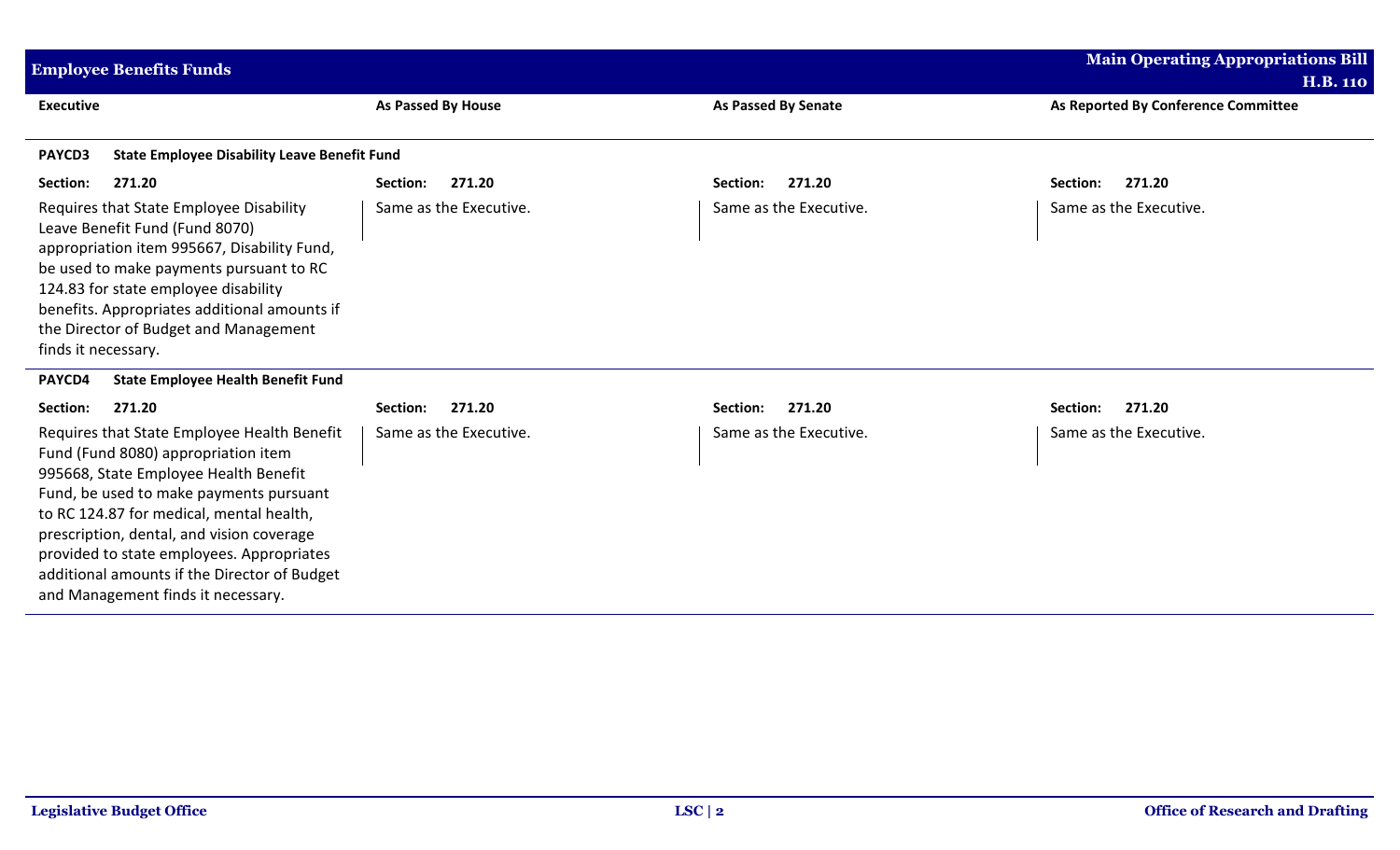| <b>Employee Benefits Funds</b>                                                                                                                                                                                                                                                                                                                                                                |                        |                            | <b>Main Operating Appropriations Bill</b><br><b>H.B. 110</b> |
|-----------------------------------------------------------------------------------------------------------------------------------------------------------------------------------------------------------------------------------------------------------------------------------------------------------------------------------------------------------------------------------------------|------------------------|----------------------------|--------------------------------------------------------------|
| <b>Executive</b>                                                                                                                                                                                                                                                                                                                                                                              | As Passed By House     | <b>As Passed By Senate</b> | As Reported By Conference Committee                          |
| <b>PAYCD5</b><br><b>Dependent Care Spending Fund</b>                                                                                                                                                                                                                                                                                                                                          |                        |                            |                                                              |
| 271.20<br>Section:                                                                                                                                                                                                                                                                                                                                                                            | 271.20<br>Section:     | 271.20<br>Section:         | 271.20<br>Section:                                           |
| Requires that Dependent Care Spending<br>Fund (Fund 8090) appropriation item,<br>995669, Dependent Care Spending Account,<br>be used to make payments pursuant to RC<br>124.822 for state employees enrolled in the<br>Dependent Care Spending Account Program.<br>Appropriates additional amounts if the<br>Director of Budget and Management finds it<br>necessary.                         | Same as the Executive. | Same as the Executive.     | Same as the Executive.                                       |
| PAYCD6<br>Life Insurance Investment Fund                                                                                                                                                                                                                                                                                                                                                      |                        |                            |                                                              |
| 271.20<br>Section:                                                                                                                                                                                                                                                                                                                                                                            | 271.20<br>Section:     | 271.20<br>Section:         | 271.20<br>Section:                                           |
| Requires that Life Insurance Investment<br>Fund (Fund 8100) appropriation item<br>995670, Life Insurance Investment Fund, be<br>used to pay for the costs of the state's life<br>insurance benefit program that provides<br>coverage for exempt state employees<br>pursuant to RC 125.212. Appropriates<br>additional amounts if the Director of Budget<br>and Management finds it necessary. | Same as the Executive. | Same as the Executive.     | Same as the Executive.                                       |